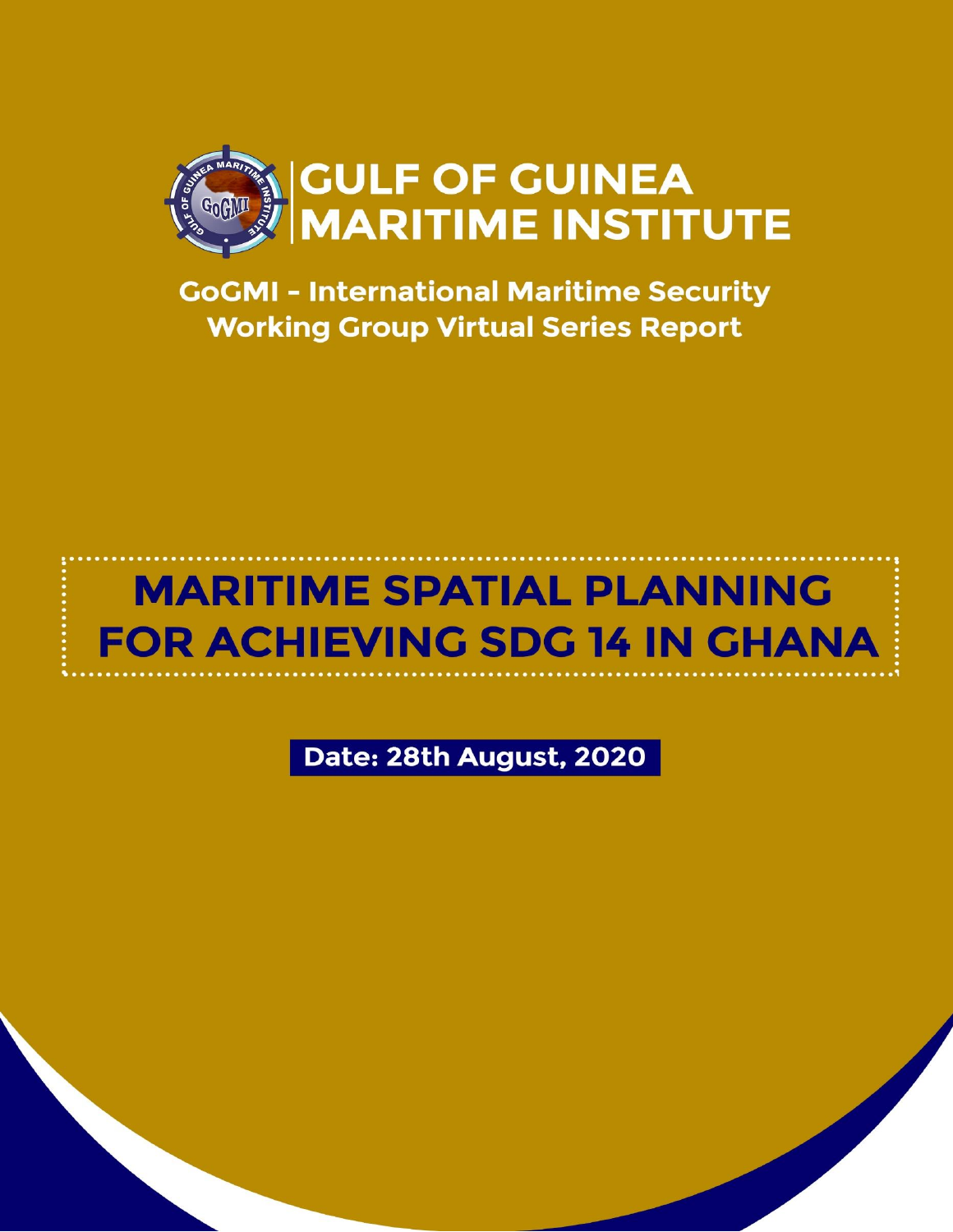

# IMSWG MEETING REPORT

MARINE SPATIAL PLANNING FOR ACHIEVING SDG 14 IN GHANA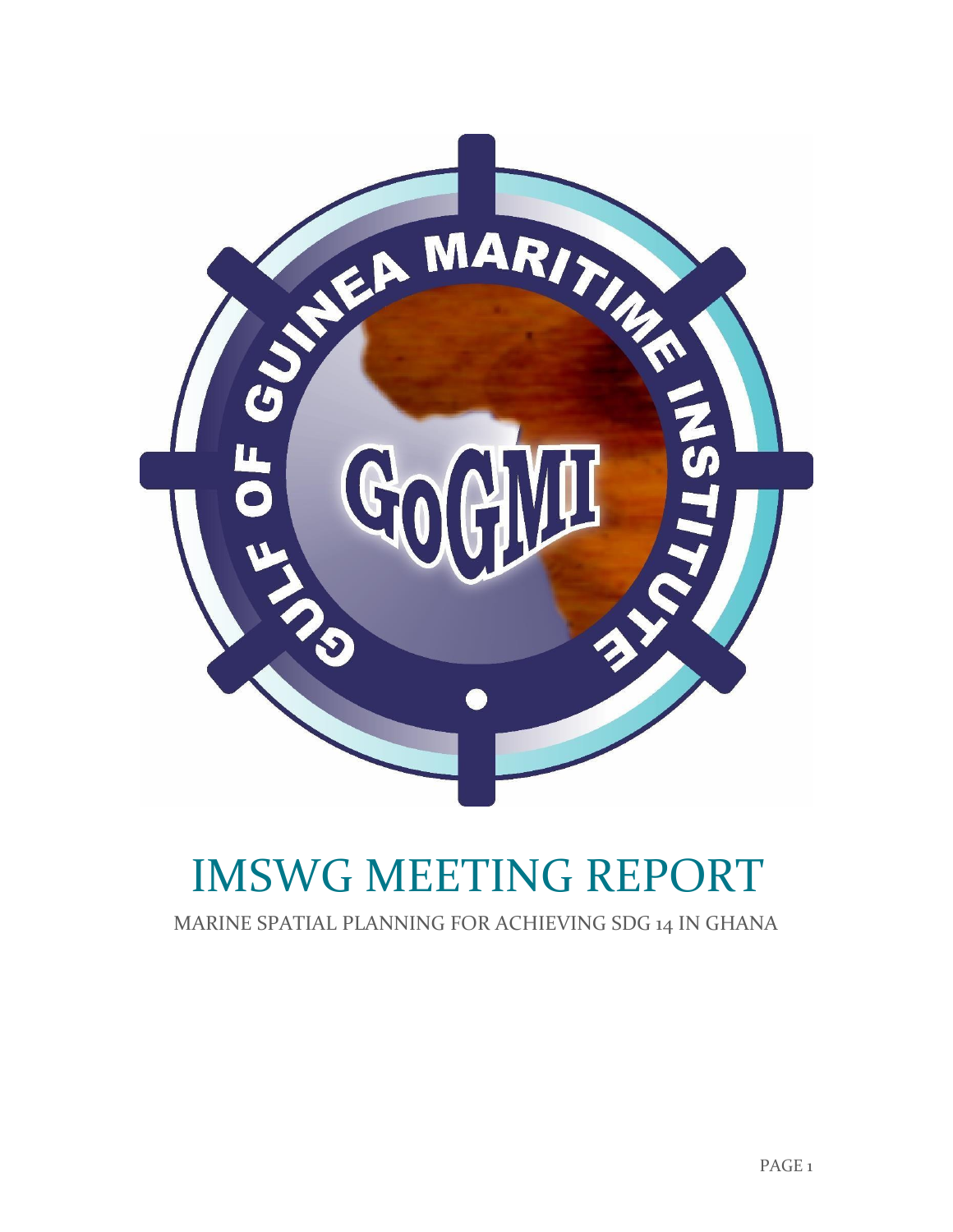### **Introduction**

Ghana has a coastline of about 550km, and along this stretch are several ecosystems on which various coastal communities depend for their livelihoods. About 25% of Ghana's population reside within the coastal zone. Until recently, there has been intensified use of Ghana's marine space for different activities, both economic and social. Consequently, shared resources have resulted in conflicts among users of the marine space, notably, between the different categories of fishers overfishing space. This is exacerbated by the menace of pollution and the dismal effects of climate change. Pollution, especially from upstream activities in the form of industrial, agricultural and domestic effluent and plastic waste, and the effects of climate change, resulting in coastal erosion from sea-level rise and ocean acidification, are pertinent issues of concern in the coastal and marine areas in Ghana. A major conflict that exists in Ghana's marine space, which continues to persist, is the constant clash between the Oil and Gas and Fisheries sectors. With the designation of more areas for oil exploitation and the decline in fisheries resources which drives fishermen in pursuit for fish everywhere (including the safety restricted areas around oil rigs), this conflict requires urgent intervention. Furthermore, a central point of coordination is needed to establish and coordinate activities of the various institutions with a mandate to use the marine space. The situation has underscored the need for a Marine Spatial Plan to curb and address current and emerging issues from use of the ocean space.

## **Sustainable Development Goal 14 and the Role of MSP in meeting its Targets**

The ocean space is busy and not uniform in terms of impacts of activities engaged within it. This 3-dimensional space—which encompasses the sea surface, water column, sea bottom and the subsoil beneath it—requires a complex planning process which considers the environment, economic, social and administrative aspects of management in a comprehensive legal framework, incorporating cultural and social information. Marine Spatial Planning (MSP) is a tool for managing activities in such a complex environment.

"Marine Spatial Planning (MSP) is a public process of analyzing and allocating the spatial and temporal distribution of human activities in marine areas to achieve ecological, economic and social objectives that are usually specified through a political process" – *Ehler & Douvere, Visions for a Sea Change, UNESCO International Workshop on Marine Spatial Planning 2006.* If developed well, MSP will improve the planning and coordination of the various actors within the marine and coastal space, reduce conflicts created by the lack of an MSP, improve collaborative management and harmonize the legal and regulatory framework for Ghana's marine space. This will enhance marine conservation and maximizing productivity for the development of Ghana's blue economy.

Sustainable Development Goal 14 enjoins states to sustainably manage and protect marine and coastal ecosystems from pollution, address the impacts of ocean acidification and enhance conservation and the sustainable use of ocean-based resources through international and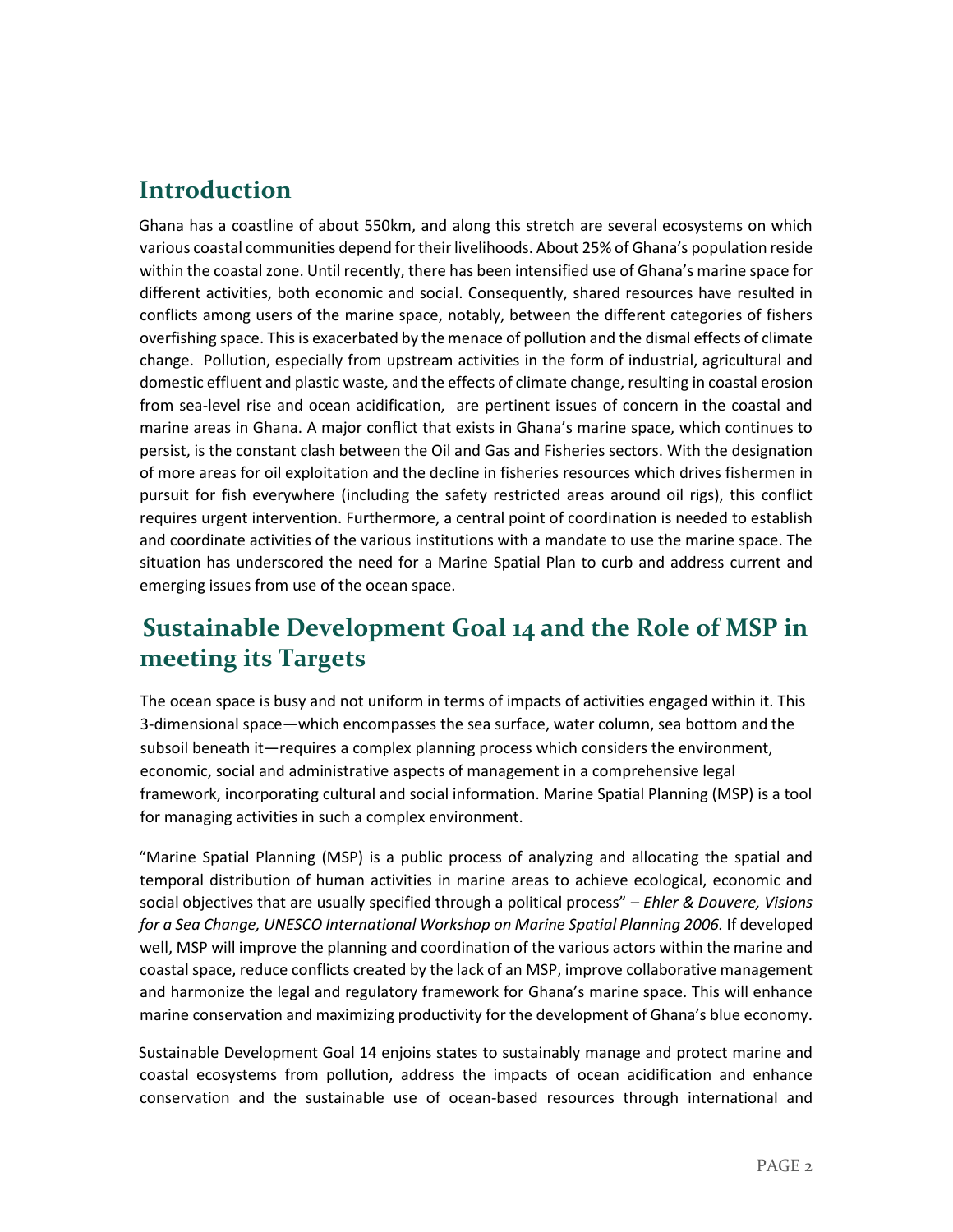national laws. An effective Marine Spatial Plan is core to the achievement of the 7 targets spelt out for achieving SDG 14. Through the process of Marine Spatial Planning, Ghana can carve out plans to specifically manage the various sectors and facilitate their coexistence in the marine space.

By far, Ghana has not been able to fully meet the targets meted out by SDG 14. Most of the targets set to be addressed by 2020 have not been achieved. For example, Illegal, Unregulated and Unreported Fishing continue to be a critical challenge facing the fisheries sector in Ghana. Also, Ghana is still providing fishing subsidies to a tune of about GHS 300 million yearly, against targets 14.4 and 14.6 of SDG 14.

It is important that the MSP is embedded in the framework of an ecosystem approach to management, which ensures that the Plan is integrated, participatory, adaptive, strategic, future oriented and geographically specific. MSP goes beyond an academic mapping exercise. To commence the MSP process, it is key for the implementing country to address the following questions, "where are we today?" "where do we want to be?" That would help in developing a management plan that addresses the resulting question, "how do we get there?" A country needs to decide on what the goal for developing its MSP is. The goal could be economic development, sustainable development, conservation, conflict avoidance, or available funding. The goal set for developing an MSP should be communicated clearly and effectively to all stakeholders from the onset of the process.

### **Mandate for Establishing MSP in Ghana**

The Land Use and Spatial Planning Authority was established in 2016 by the Land Use and Spatial Planning Act, 2016 (Act 925), to oversee planning for the sustainable use of Ghana's land and marine space. The mandate for spatial planning was also to achieve Goal 14 of the SDGs, which purports the conservation and sustainable use of the oceans, seas and marine resources for sustainable development. A number of agencies and institutions in Ghana have the mandate for use and management of marine space. Their activities have direct bearing on the marine space and thus they make provision for its management. The Land Use and Spatial Authority collaborates with these institutions and leads in the conduct and preparation of plans, taking into consideration the different aspects of their management mandate. All these institutions work together in developing spatial plans.

The Land Use and Spatial Planning Act, 2016 (Act 925) was passed to consolidate the laws on land use and spatial planning and also include the marine space as a planning area. The law that previously governed spatial planning in Ghana, CAP 84, did not have an aspect for marine planning, however, with the passage of Act 925 in 2016, the marine space has been defined and included as a planning area. The "marine space" refers to the jurisdiction of the maritime waters of Ghana extending up to 200 nautical miles from the shorelines of Ghana as prescribed by the United Convention of the Law of the Sea.

Act 925 spells out provisions for sustainable use of land, of which the marine space is part, in a 3tier planning system. The framework for spatial planning in Ghana comprises a broad Spatial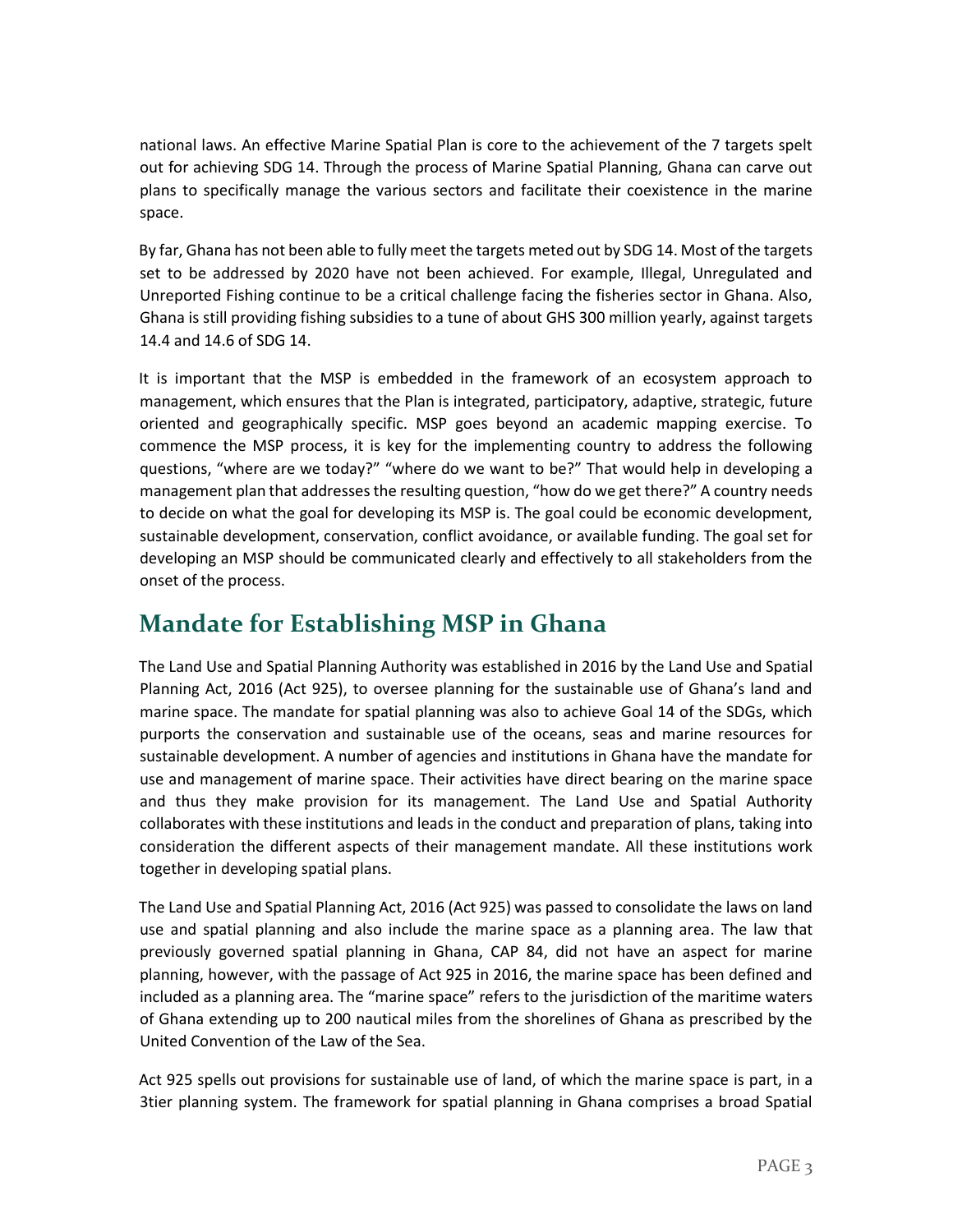Development Framework (SDF) or Visionary plan (developed at National, Sub-National, Regional and District levels) from which Structural Plans (SP), or zoning plans are developed, which also provides basis for designing Local Plans (LP) or subdivision plans. In developing Ghana's MSP it is essential to decide on the context (level of detailing) in which the plan should be developed in accordance with the structure of planning in Ghana. Should Ghana's MSP be designed at a broader Spatial Development Framework level; or at the Structure plan level, which considers a broad sea zone for particular activities; or at a smaller detailed subdivision plan level? Generally, developing a marine spatial plan requires contextualizing a developmental framework either for broad zones for particular activities or smaller subdivision plans which focuses more on details. This is critical to ensure effectiveness of implementation.

The process for conducting spatial planning in Ghana is similar to the UNESCO MSP process. Ghana's spatial planning process particularly necessitates 3 mandatory stakeholder engagements to be conducted during the planning process within the work plan at different levels:

- Stakeholder validation workshop on existing situation
- · Consultation with stakeholders on projections and gaps.
- · Stakeholder workshop to validate the draft final plan.

This is to engage key stakeholders to harness their ideas in the development of plans that governs their activities.

## **Marine Spatial Planning in Ghana**

Ghana, together with Benin and Cote D'Ivoire, are currently involved in the MAMI WATA (MW) project aimed at developing an Integrated Ocean Management Approach for West, Central and Southern Africa, as pilot countries. The MAMI WATA project is managed by GRID ARENDAL and the Abidjan Convention Secretariat. The project employs 3 tools—Ecologically and Biologically Sensitive Areas (EBSAs), State of Marine Ecosystems (SoME) and Marine Spatial Planning (MSP) facilitated by expert institutions to support and advise the pilot countries through capacity building towards achievement of their objectives. The toolkit developed for MSP in the 3 pilot countries is spearheaded by the expert institution, IOI South Africa. The first 5 steps of IOC UNESCO's 10 steps have been emphasized by the IOI to establish a strong foundation for MSP in the 3 pilot countries. Each of the pilot countries are central to the implementation of the project in their countries so that all activities meet the real needs of the countries.

Ghana's participation in the MW project is fronted by the Environmental Protection Agency (EPA) in a pilot project titled, "Ecosystem Based Approach to Marine and Coastal Environment Management in Ghana", aimed at providing a framework for an integrated use of marine resources to support economic growth. Particularly, the project seeks to identify and describe ecologically and/ or biologically significant areas within the plan area, prepare a state of marine environment report and develop a marine spatial framework for the plan area. The project is cofunded by the Government of Ghana, the German Federation for Environment and Nature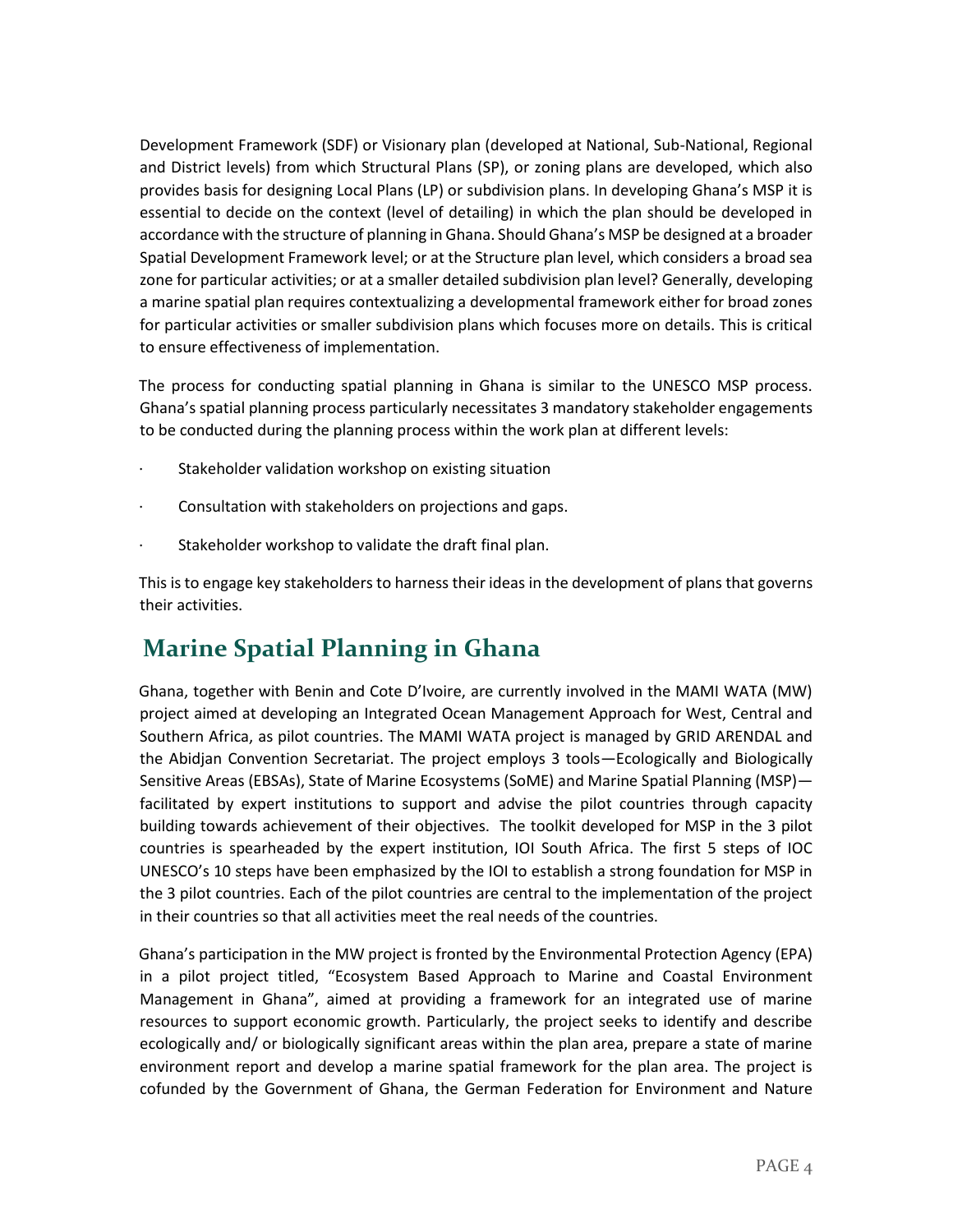Conservation, and Building Nuclear Safety (BMU) with technical support from the Abidjan Convention Secretariat and GRID Arendal.

The project provides the necessary platform for engaging all stakeholders to gain a common understanding of the MSP process and a space where the opinion and perceptions of people are respected and integrated in the process. Ghana's MSP process is being piloted in the Western Region of Ghana to address the challenges confronting the coastal and marine space in that area. The pilot project is designated for 4 out of the 7 coastal districts in the Western Region of Ghana (Ahanta West, Ellembelle, Nzema East and Jomoro districts) and is based on the 50 m contour inland, extending to 200 nautical miles offshore. The success of this pilot project will provide the necessary platform for scaling up Ghana's MSP process.

The pilot project will address the key issues to be considered in Ghana's MSP:

- · the level of planning (district, regional or national);
- · the coverage of planning (3,9,12 or 200 nm);
- · the type of spatial plan to develop (SDF, SP or LP);
- $\cdot$  key institutions to be involved in the planning;
- the role of industries and the private sector in the development of the plan; and finally,  $\cdot$

the sources of funding for developing the plan.

So far, Ghana has been able to identify and map out the current use of the marine and coastal environment. Ghana has made some important strides in implementing MSP and the success stories should be shared with other African countries. For Ghana's Coastal and Marine Spatial Planning to be effective and sustainable, efforts must be put in place to involve local teams and experts, and provide requisite resources and motivation to prepare the plan by internal capacities and sustain the Plan.

## **Lessons Learnt from Ghana's MSP Pilot Project**

- 1. MSP is recommended because it is designed to be adaptive and flexible, which helps to be realistic about what can be achieved.
- 2. The process can start with "easy-wins" and realistic goals that can be achieved in a relatively short time frame to build stakeholder confidence in the concept.
- 3. It is important to take the knowledge and information forward to policy implementation.
- 4. The Plan needs to be constantly visited and adapted. It doesn't need to be perfect in the first instance. MSP should be a learn-by-doing management plan.